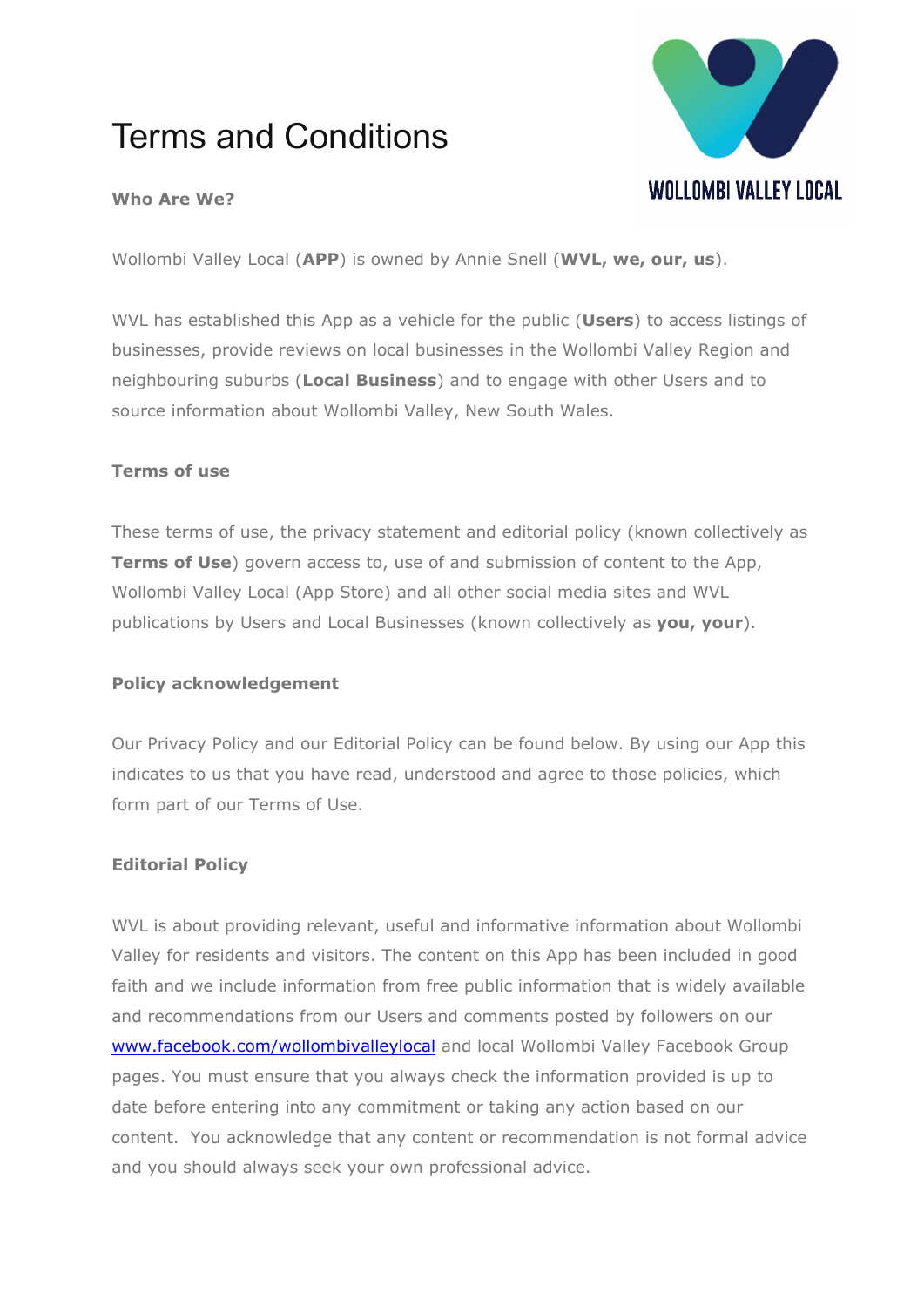#### **Comments/Reviews Moderation Policy**

WVL encourages and appreciates comments from our Users on our listings. However, those comments must contribute to a neighbourly conversation, and in general they cannot be abusive, contain personal attacks, be inflammatory, racist or be overly profane. WVL reserve the right to make the decisions about which comments violate these ground rules, and will moderate the comments at our discretion.

#### **Changes to Terms of Use**

We may change our Terms of Use at any time by publishing those changes on the App. Your continued use of the App after any changes to our Terms of Use have been made and published indicates your acceptance of those changes.

#### **Your access/use implies agreement**

By accessing or using the App, or other services we offer you from time to time, you accept the Terms of Use. If you do not agree to the Terms of Use, you must not access or use the App.

#### **Local Business information**

We publish information and data about Local Businesses in our [\(Business Directory\)](https://inthecove.com.au/business-directory/) on the App.

We make no representations or warranties about the truth, accuracy, completeness, security or currency of the content or information contained on our App (**Our Content**), including the competence, character or identity of any Local Businesses listed on the App.

#### **Access to our App**

You are allowed to view, use, copy, and distribute materials found on the App for internal, non-commercial and informational purposes only. However, you are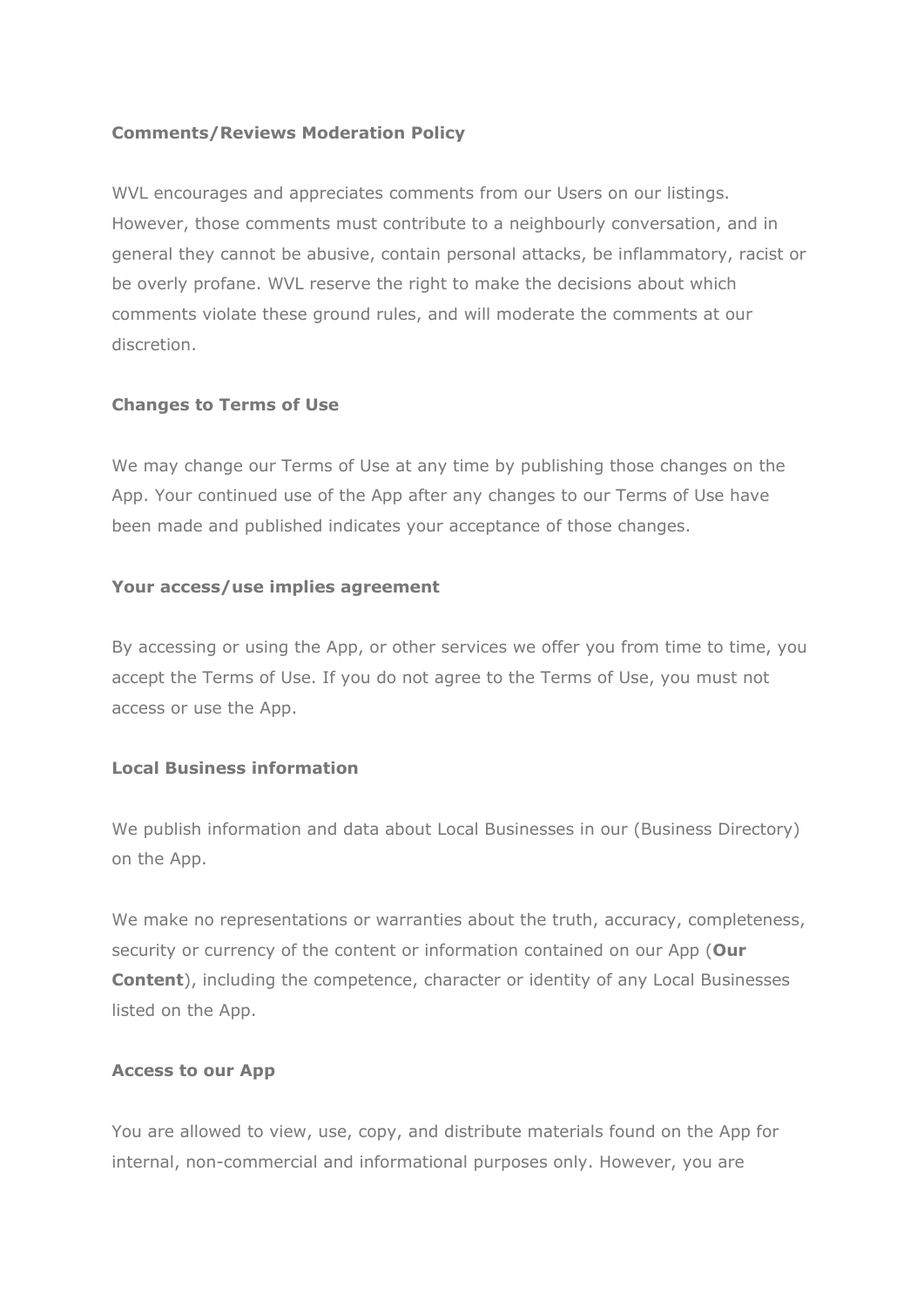prohibited from data mining, scraping, crawling, or using any process or processes that send automated queries to the App. You may not use the App to compile a collection of listings, including but not limited to a competing listing product or service. If you would like to reproduce any information on this App please contact us.

# **Submission of Content**

You acknowledge that all content (including text, images and any other data) submitted to or through us (whether this be via email, comment form, blog, enquiry, posting of review or recommendation, on our App/facebook page or Instagram page or by any other means) and includes information on other pages on our App (**Your Content**) will not be considered confidential or proprietary and we are under no obligation to keep such information confidential.

By submitting Your Content through the App, you grant us a royalty-free, perpetual, irrevocable, non-exclusive, unrestricted, worldwide licence to use, reproduce, modify, adapt, translate, enhance, transmit, distribute, publicly perform, display, or sublicense any such communication in any medium and for any purpose, including commercial purposes, and to authorise others to do so.

You must **not** submit information that:

- you do not have the right to disclose or make available under any law or under contractual or fiduciary relationships (such as insider information, or proprietary and confidential information learned or disclosed as part of employment relationships or under non-disclosure agreements);
- publicly reveals sensitive or confidential personal information about yourself or others such as an email address, phone number or address; and
- would infringe the intellectual property rights of third parties.

#### **Recommendation and Review Policy**

Your Content may be seen and used by other Users and Local Businesses. We are not responsible for misuse or misappropriation of any of Your Content.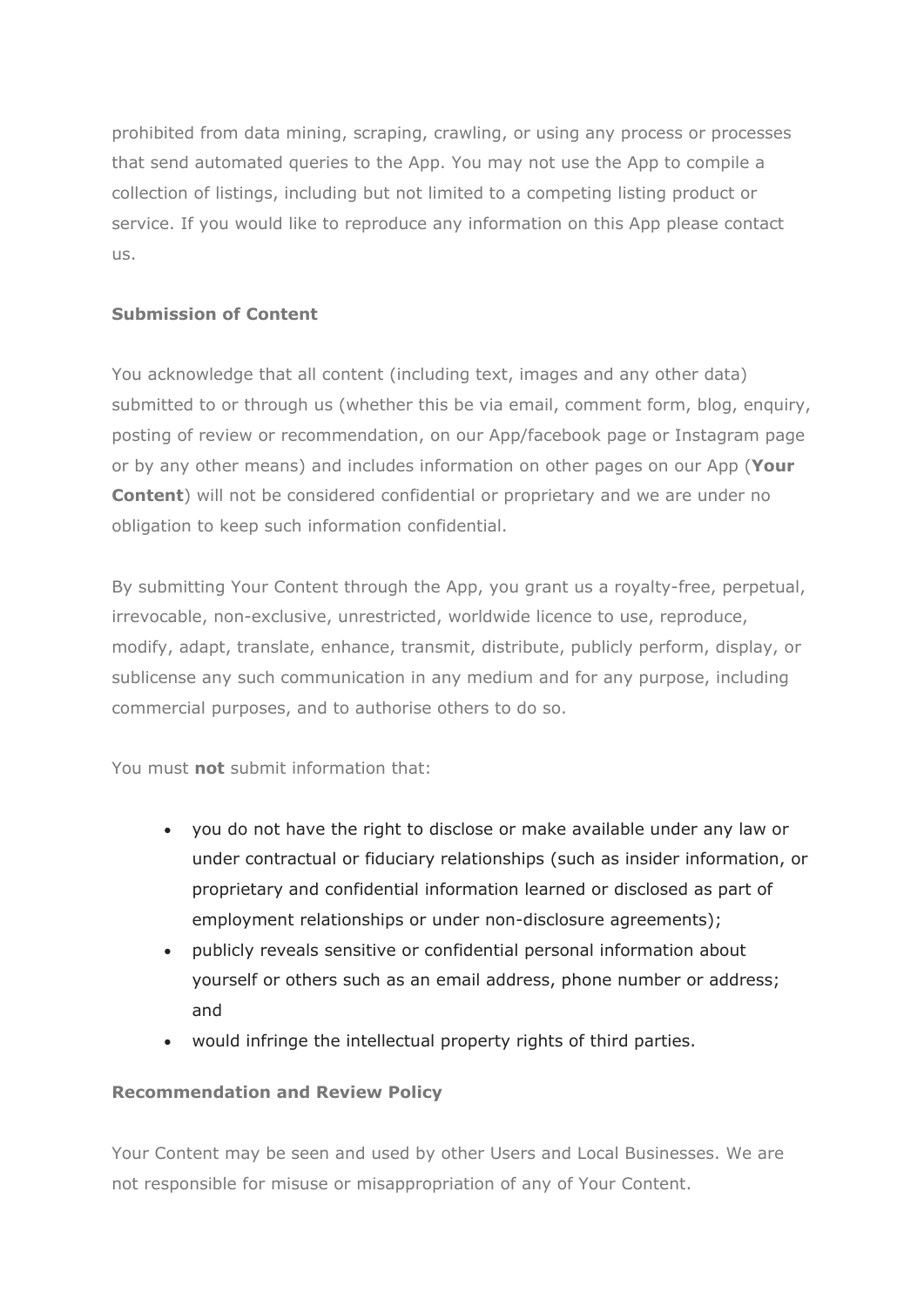You must not submit content or use the App in any manner or for any purpose which is illegal or prohibited by any laws that apply to you or violate our rights in any way or is otherwise prohibited by our Terms of Use.

We do not endorse, support, sanction, encourage, verify or agree with Your Content including without limitation the comments, opinions, or statements posted or otherwise contained on the App.

All ratings and recommendations are reviewed before publication to the App and we reserve the right but have no obligation to, amend, supplement, delete or update Our Content and Your Content, without notice to you and at our sole discretion. However, if we become aware of any defamatory, misleading, false or offensive material in Your Content, we will remove such material.

Our decision in relation to edit, delete or remove content is final and no correspondence will be entered into.

By submitting a rating and recommendation you acknowledge and agree that the recommendation and rating (**Recommendation and Review**) is in place for Users to inform other Users about the experiences Users have had with a Local Business.

By submitting a Recommendation and Review, Users acknowledge and agree to the following:

- that the recommendation and rating is true and accurate to the best of the User's honest knowledge and belief;
- that the User has been a customer of the Local Business for which the User is submitting the recommendation and rating the User has no connection (other than a customer-business relationship) to the owner or any employee of the Local Business or any trade competitor of that business;
- the User may submit as many recommendations and ratings as the User wishes, but the User may only submit one recommendation for each Local Business during a 12 month period;
- that the User is legally responsible for everything the User submits and indemnifies us against any claim in law, equity or otherwise which may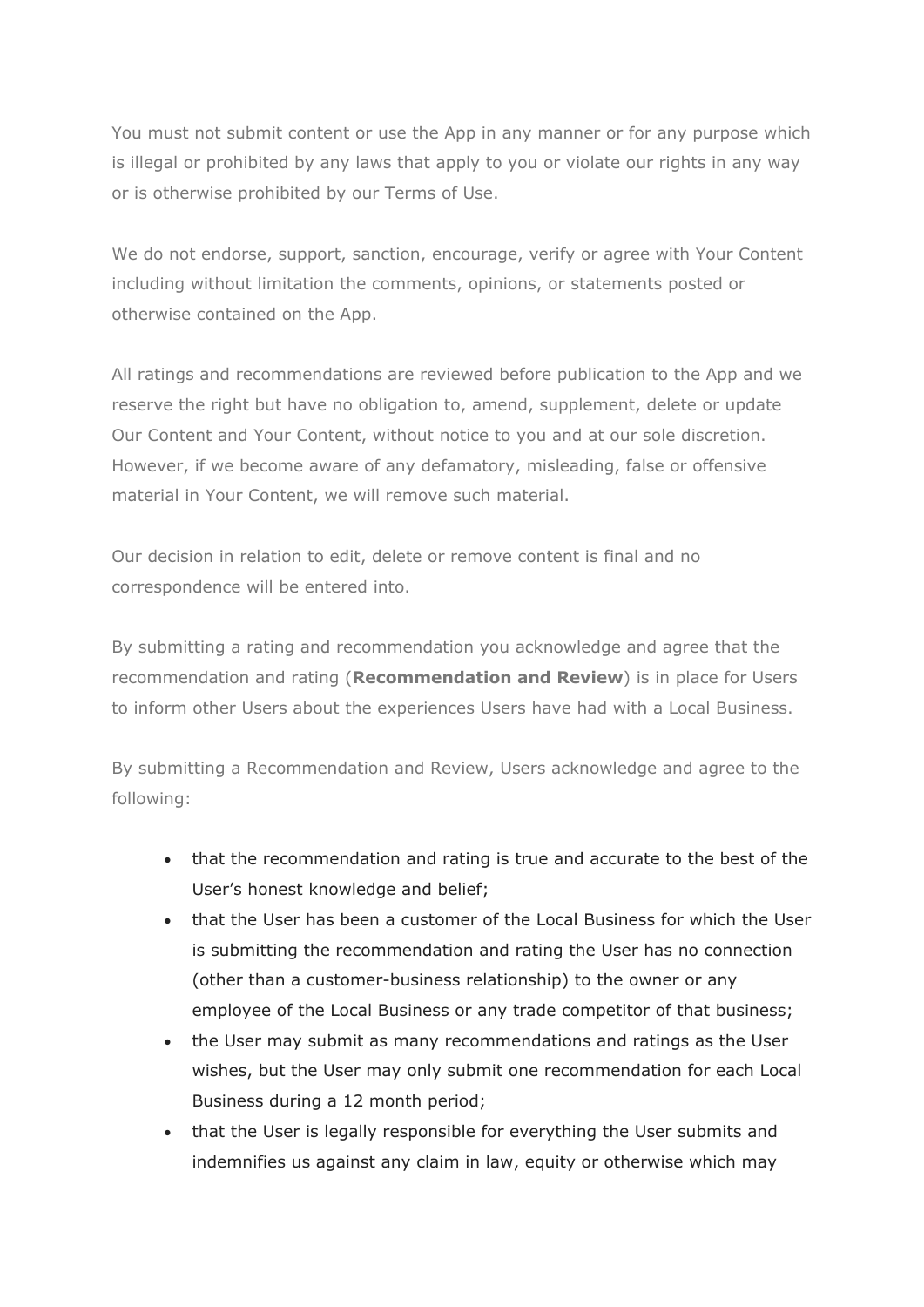arise from the posting of the User's the recommendation and rating on the App; and

• that the User must not identify the name of any employee or agent of the Local Business.

### **Outbound links**

The App may contain links to third party websites which in turn may contain hyperlinks to further third party sites (known collectively as **Linked Sites**). These are provided for your convenience only and you are responsible for evaluating whether you want to use a Linked Site.

We do not control, we are not responsible for and we do not endorse any features, content, advertising, products or other materials on or available from a Linked Site.

#### **Business Directory**

If you are a Local Business, you acknowledge by submitting a business listing to the App (**Listing**) that:

- you are a director of the company, the business owner, or have authority to speak directly on behalf of the company director or business owner;
- all information you submit is correct, accurate to the best of your knowledge and that you agree to its publication without conditions;
- you will be held responsible for the accuracy of all data that you submit;
- you are the rightful and legal owner of any trade mark, logo or other insignia that you provide for publishing on the App;
- you are legally responsible for everything the you submit and indemnify us against any claim in law, equity or otherwise which may arise from you posting any content on to the App;
- A local business may request removal of the Listing at any time;
- WVL may remove your Listing if you close your business, your business is being investigated by an official authority or government body or in WVL's unfettered discretion your business is not providing the service level required to be listed in our business directory.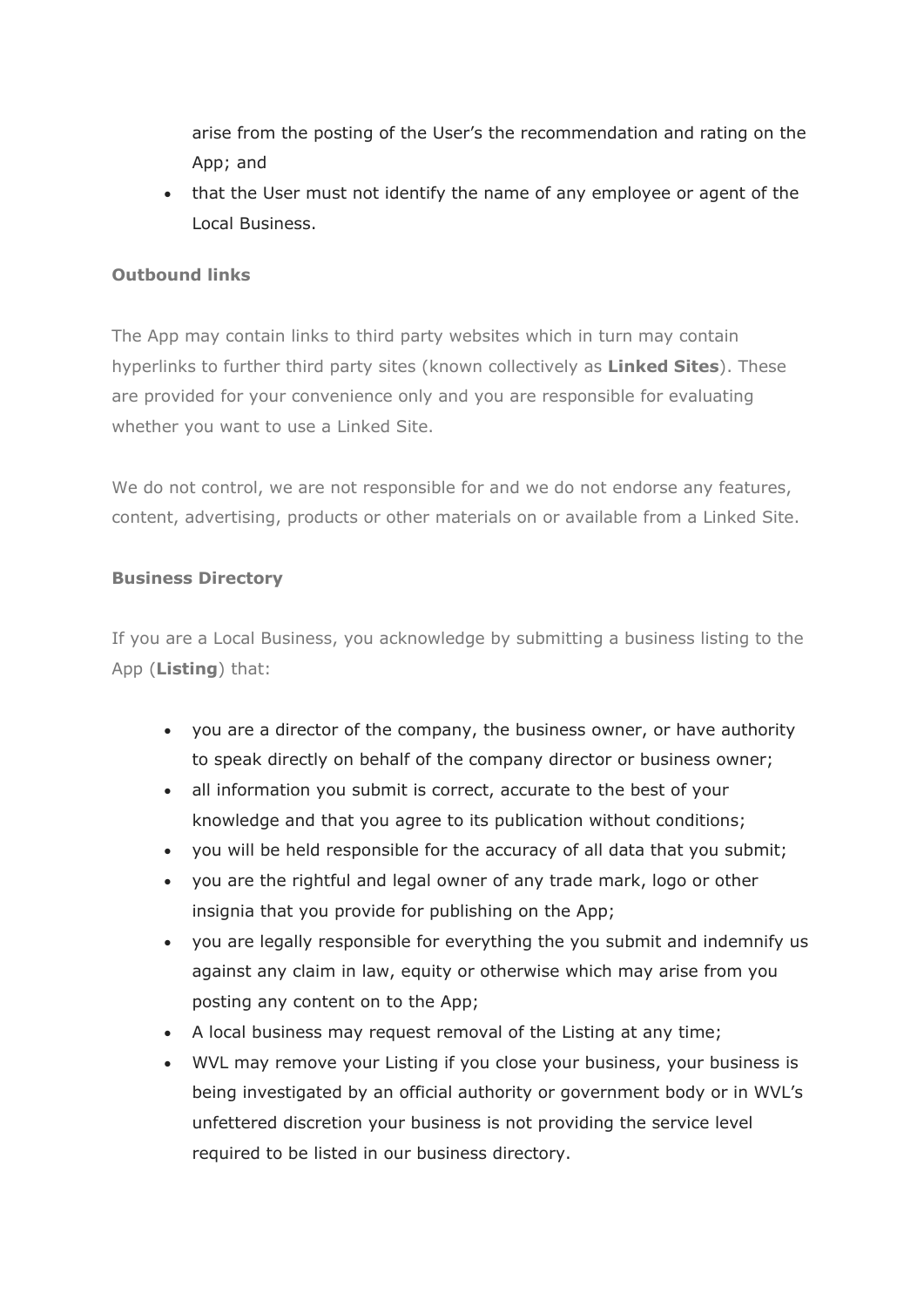### **Disputes**

You acknowledge that the App is a venue only and we are not a party to, and do not participate in any transaction between you and any Local Business or other User. So if a dispute arises please seek professional advice rather than contacting us.

# **Ownership of intellectual property**

You acknowledge that all materials displayed on the App, including without limitation all information, text, materials, graphics, software, tools, results derived from the use of software and tools, advertisements, names, logos and trademarks on the App (**Intellectual Property Rights**) are our property or the property of their respective owners and are protected by copyright, trademark and other intellectual property laws unless expressly indicated otherwise on the App.

Except as expressly permitted by the Terms of Use and to the extent the law otherwise permits, you may not in any form or by any means use, adapt, reproduce, copy, modify, store, distribute, print, display, perform, publish or create derivative works from any part of this App or commercialise any of our Intellectual Property Rights obtained from any part of this App.

You may not contact any business listed on this App, using the contact details they have published on this App, to approach them in regards to offering online advertising packages.

#### **Liability and Indemnification**

To the extent the law permits, neither we, nor our directors, officers, agents, employees or contactors will be liable for any loss or damage, however, arising (whether in negligence or otherwise), in connection with your use of the App, any Linked Site or Our Content or any omissions from Our Content.

You indemnify us and hold us harmless for all damages, losses and costs (including, but not limited to, reasonable legal costs) related to all third party claims, charges, liabilities and investigations caused by: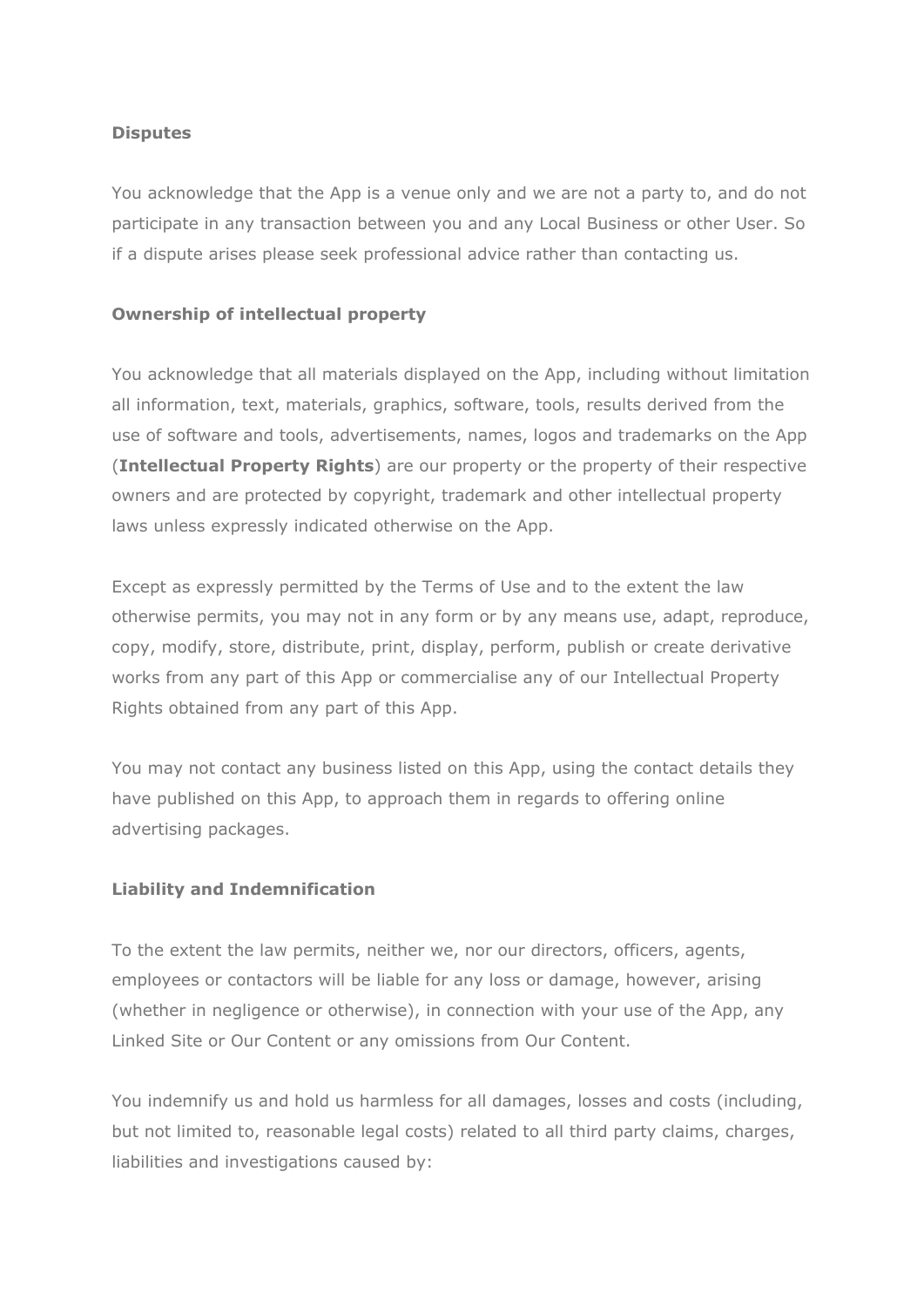- your failure to comply with the Terms of Use, including, without limitation, your submission of content to us that violates third party rights, including the intellectual property rights or applicable laws; and
- any activity in which you engage yourself, or through us.

### **Disclaimer**

To the extent permitted by law, the App is provided to you 'as is' without warranty, either express or implied, statutory or otherwise, including but not limited to the implied warranties of truth, accuracy, reliability, title, merchantability, noninfringement of third parties' rights, and fitness for any particular purpose, or any other warranty, condition, guarantee or representation (whether oral or in writing), including but not limited to the accuracy or completeness of any information contained therein or provided by Us.

If any statute implies warranties into these Terms of Use that cannot be excluded, nothing in these Terms of Use operates to exclude them.

You acknowledge that your use of the App, your Content, Our Content, Listings and Linked Sites is entirely at your own risk.

We do not accept responsibility for any interference or damage to your computer system or data which arises in connection with your use of the App.

Although reasonable precautions have been taken, we do not guarantee that access to the App will be uninterrupted, or that there will be no failures, errors or omissions or loss of transmitted information, or that no viruses will be transmitted on the App.

#### **Termination**

We may terminate your access to this App at any time without reason and without notice. The Terms of Use survive any such termination.

#### **Jurisdiction**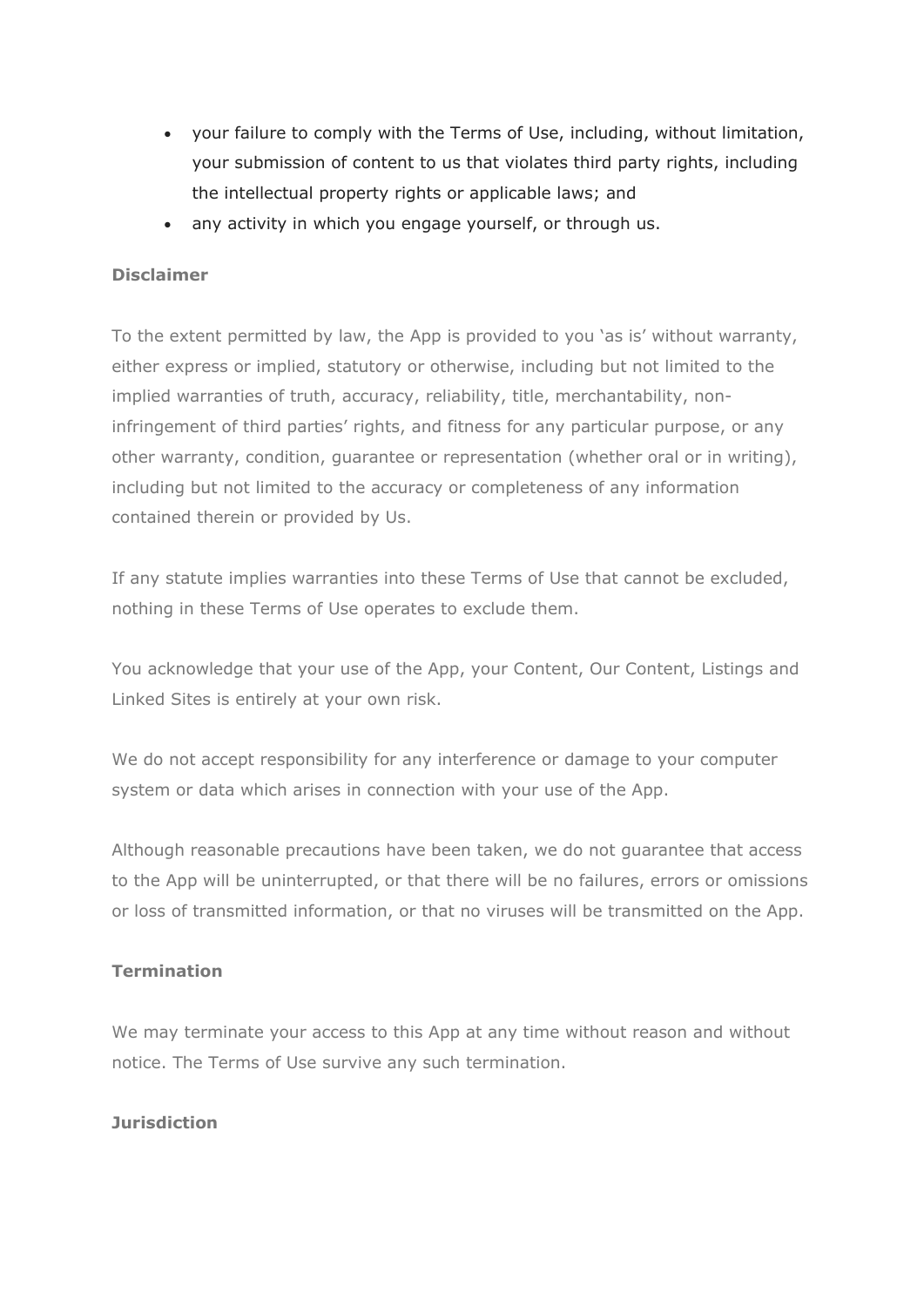The Terms of Use are governed by the laws in force in New South Wales, Australia. You agree to submit to the exclusive jurisdiction of the courts in New South Wales.

#### **Definitions**

Terms that are in (**bold and brackets)** are defined terms.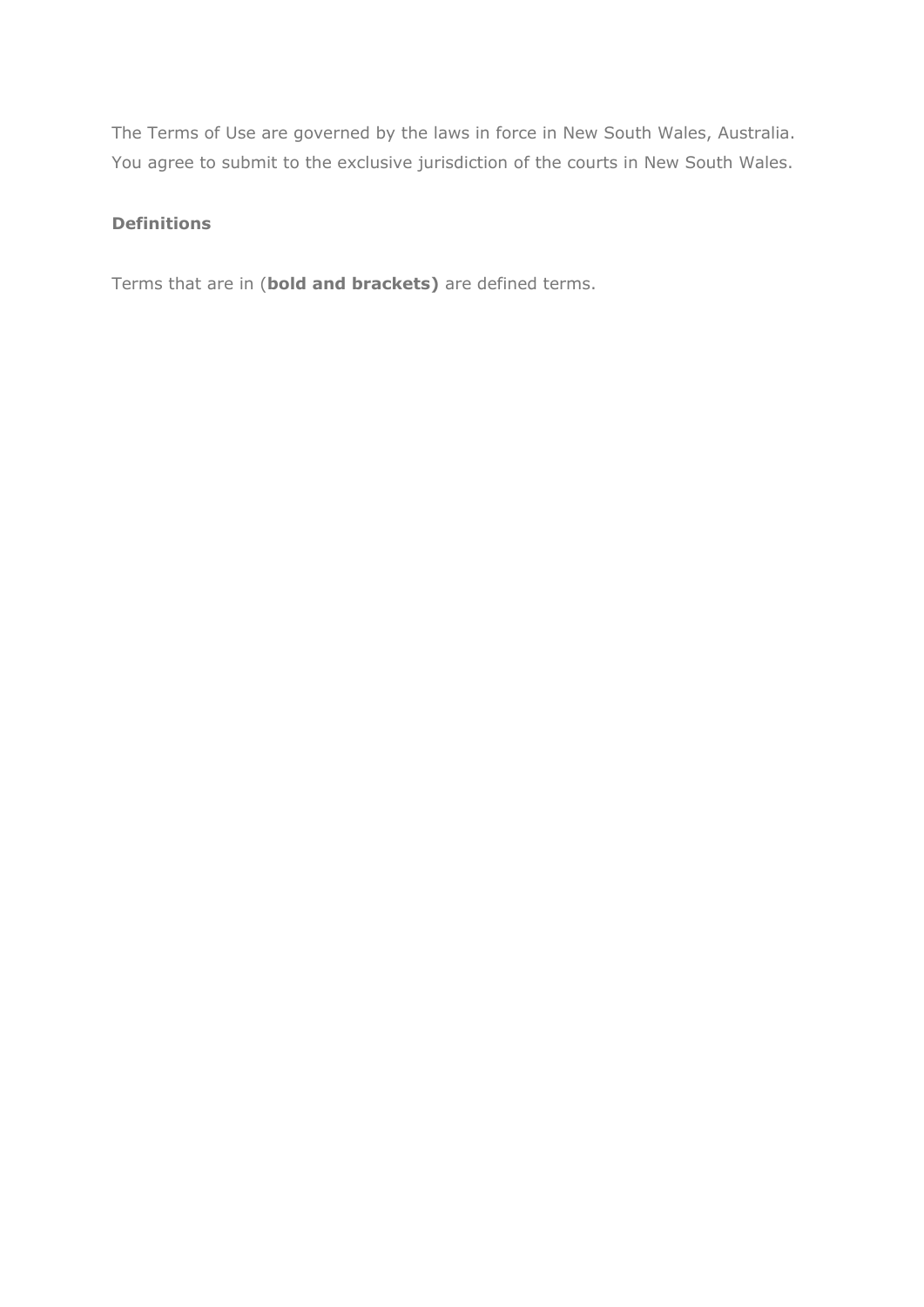# **Privacy**

This App (Wollombi Valley Local) is owned and operated by Annie Snell.

As a matter of good business, WVL and its related companies recognise your need for appropriate protection and management of any personally identifiable information you share with us.

As part of our normal operations we may collect your information. This Privacy Policy describes the type of information we may collect and what may happen to that information.

This policy applies to all products and services provided by WVL. It also covers websites hosted by WVL or other third parties. WVL will take reasonable steps to comply with all applicable laws around the globe that are designed to protect your privacy.

This Policy's intention is to tell you as much as possible about how WVL uses and manages personal information provided to, or collected by WVL, so you can make informed decisions about how you allow us to use your information.

WVL may, from time to time, review and update this Privacy Policy to take account of new laws and technology and changes to WVL's operations. All personal information held by WVL will be governed by WVL's most recent policy, which is displayed on our App.

Any questions regarding this Policy or complaints regarding privacy should be sent to [wollombivalleylocal@gmail.com.](mailto:wollombivalleylocal@gmail.com) You will receive confirmation that your complaint has been received and regular updates until your complaint has been resolved.

# **What kind of personal information does WVL collect and how do we collect it?**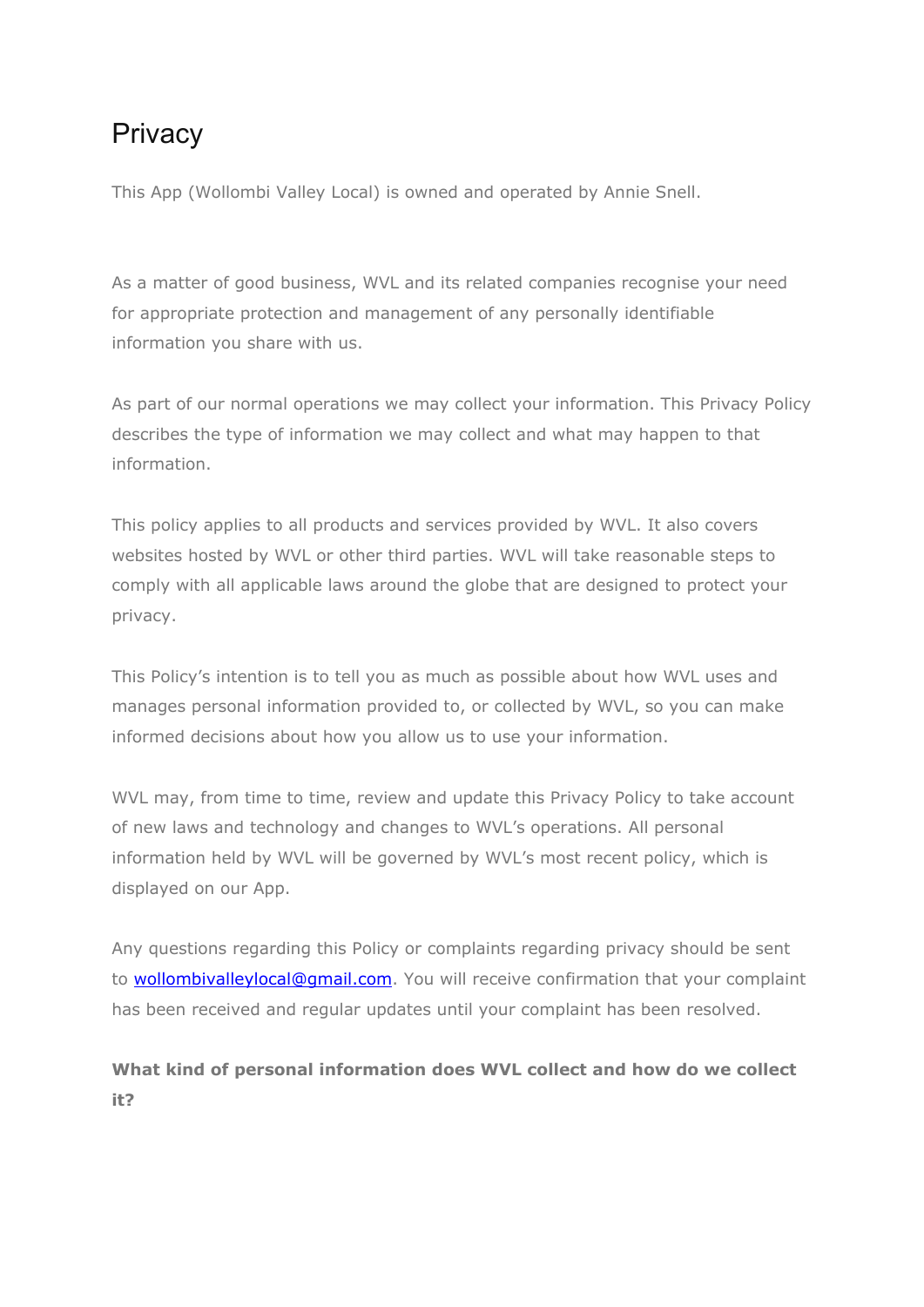Wollombi Valley Local collects a range of personal information from members of the public.

Wollombi Valley Local collects most information directly from you. We collect this information so you can request a product or service from Wollombi Valley Local, or communicate with Wollombi Valley Local by email, telephone or in writing.

In general, the type of personal information Wollombi Valley Local collects and holds could include (but is not limited to):

*Contact details including address, email address and telephone number;*

# **How Wollombi Valley Local uses Personal Information**

Wollombi Valley Local uses personal information for the primary purpose for which it is collected and for such other secondary purposes that are related to the primary purpose. In general, Wollombi Valley Local uses personal information for the following purposes:

*To help Wollombi Valley Local manage and enhance its business; ; To provide people with ongoing information about Wollombi Valley Local in which they may have an interest*

# **Links to Third Party Websites from Wollombi Valley Local App**

Wollombi Valley Local operates an App relating to its products and services and general business. To the extent that Wollombi Valley Local App contain links to sites operated by third parties and not related to Wollombi Valley Local products or services ("Linked Websites"), the Linked Websites are not controlled by Wollombi Valley Local and we are not responsible for the privacy practices of those companies. Before disclosing your personal information to Linked Websites, we advise you to examine their privacy policies.

#### **To whom might Wollombi Valley Local disclose Personal Information?**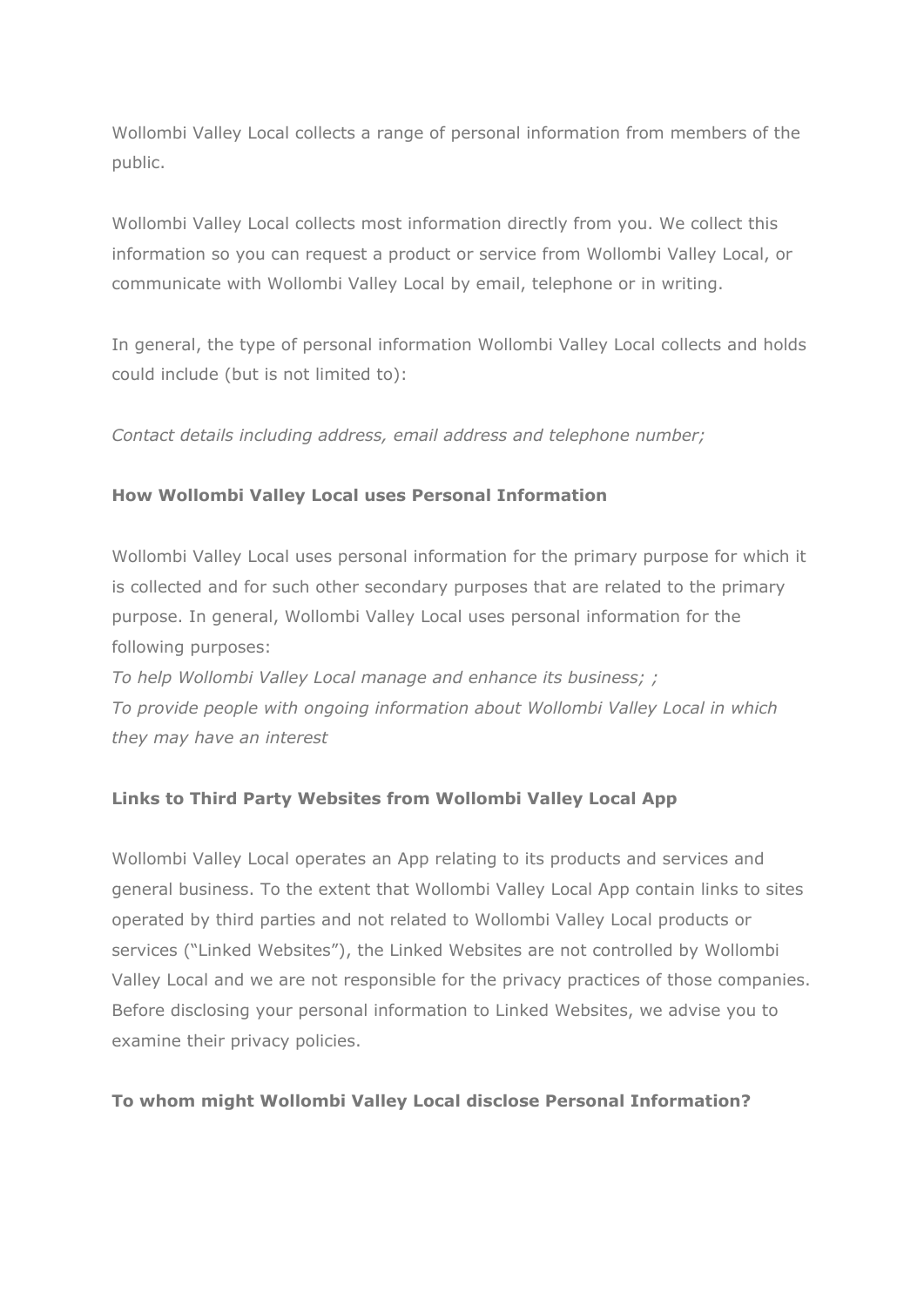Wollombi Valley Local may disclose personal information it collects about you to a related company to assist in developing WVL website and facebook page.

#### **How does Wollombi Valley Local treat Sensitive Information?**

In referring to 'sensitive information' Wollombi Valley Local means information relating to a person's racial or ethnic origin, membership of political bodies, religions, trade unions or other professional or trade association, sexual preferences, criminal record and health information.

If you decide to provide Wollombi Valley Local with sensitive information, it is Wollombi Valley Local's policy that this information will be used and disclosed only for the purpose for which it was provided or a directly related secondary purpose, unless you agree otherwise, or use or disclosure of this information is allowed by law.

#### **Management and security of Personal Information**

Wollombi Valley Local has appointed a Privacy Officer to oversee Wollombi Valley Local's management of personal information in accordance with this policy. Wollombi Valley Local has also directed staff that personal information must be dealt with in accordance with this policy and that personal information must be kept secure from unauthorised access or disclosure.

#### **Updating Personal Information**

Wollombi Valley Local endeavours to ensure that the personal information it holds is accurate, complete and up-to-date. Wollombi Valley Local encourages you to contact us as soon as possible in order to update any personal information it holds about you.

Wollombi Valley Local will not store personal information longer than necessary. Where Wollombi Valley Local no longer requires any personal information that it holds, that personal information will be destroyed or Wollombi Valley Local will remove from it any details that will identify individuals.